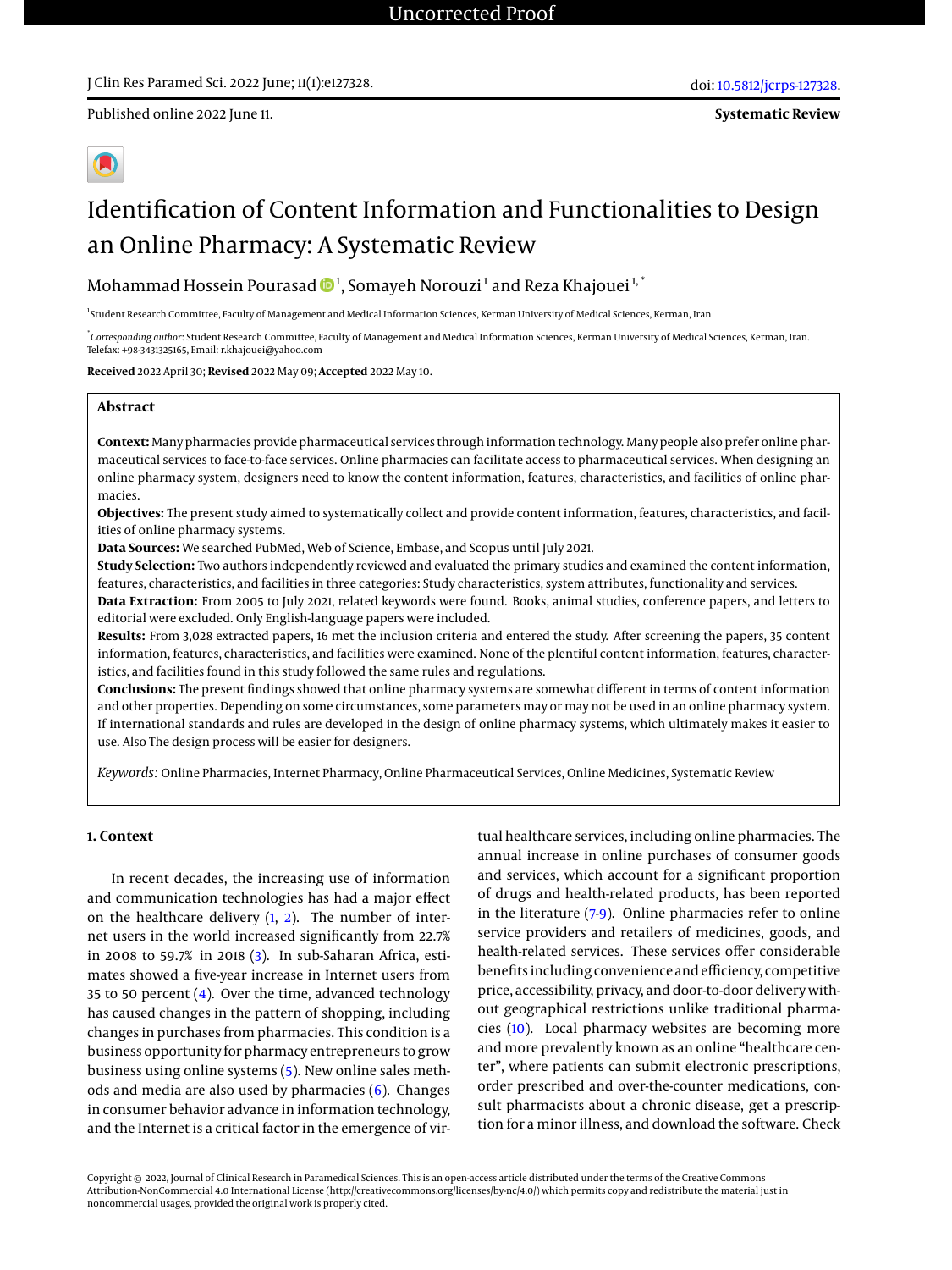their health and order personal and home care products [\(11\)](#page-6-5). A pharmacist's role is to provide drugs sourced from an authorized distributor, verify the appropriateness of the prescription, and provide further support and guidance to the patient. Online pharmacies monitor or verify that the patient has a prescription or make evaluation themselves. They provide medicine from a reliable source and make recommendations if necessary [\(12\)](#page-6-6).

There are many online pharmacies worldwide each with different content information, features, characteristics, facilities and properties. Including the content information, features, characteristics and facilities required by designers to design online pharmacy systems makes it possible to optimize system performance, collect standard data, recognize these systems, and facilitate their implementation. Prashanti et al. [\(13\)](#page-6-7) discussed some advantages and disadvantages of online pharmacies compared with national pharmacies. In similar studies, the focus was more on design models and marketing topics. No systematic research collected the content information, features, characteristics and facilities required to design an online pharmacy system. To our knowledge, this is the first study to present the content information used, features, characteristics, and properties of online pharmacy systems.

# **2. Objectives**

This study reviewed the literature to identify online pharmacies' content information, features, characteristics and facilities. The present findings can be used as a model to design an online pharmacy system.

### **3. Data Sources**

The review followed the Preferred Reporting Items for Systematic Reviews and Meta-analyses (PRISMA) [\(14\)](#page-6-8) guidelines. The steps taken to conduct this review are summarized below:

#### *3.1. Eligibility Criteria and Search Strategy*

Initially, all articles describing the online pharmacy system were eligible and were considered for inclusion. Articles whose content information, capabilities and facilities were related to the provision of online pharmaceutical services. Books, animal studies, conference papers, commentaries, presentations, and letters to editorial were excluded. Only English-language papers were included.

# *3.2. Data Sources and Search Strategy*

The four electronic databases PubMed, Scopus, Web of Science, and Embase were searched. A systematic review of papers was conducted on studies that report the content information, features, characteristics and facilities of online pharmacy. For this purpose, from 2005 to July 2021, a set of related keywords were found and selected. The keywords associated with online pharmacies were words meaning these systems and online pharmaceutical services provision. Box 1 shows the keywords used to identify the relevant papers. All these keywords were combined using the OR operator. Search strategy in all 4 databases is presented in Appendix 1.

<span id="page-1-0"></span>

| Box 1. Keywords Used in the Search Strategy |  |  |  |  |  |  |
|---------------------------------------------|--|--|--|--|--|--|
| Keywords                                    |  |  |  |  |  |  |
| 1-Virtual pharmacy                          |  |  |  |  |  |  |
| 2- Virtual pharmacies                       |  |  |  |  |  |  |
| 3-E-pharmacy                                |  |  |  |  |  |  |
| 4-E-pharmacy                                |  |  |  |  |  |  |
| 5-Online pharmacy                           |  |  |  |  |  |  |
| 6-Online pharmacies                         |  |  |  |  |  |  |
| 7- Internet pharmacy                        |  |  |  |  |  |  |
| 8- Internet pharmacies                      |  |  |  |  |  |  |
| 9-Online medication                         |  |  |  |  |  |  |
| 10- Electronic pharmacy                     |  |  |  |  |  |  |
| 11- Electronic pharmacies                   |  |  |  |  |  |  |
| 12-Online pharmaceutical services           |  |  |  |  |  |  |
| 13-Online pharmaceutical service            |  |  |  |  |  |  |
| 14-Remote pharmacy                          |  |  |  |  |  |  |
| 15-Tele-pharmacy                            |  |  |  |  |  |  |
| 16-Websites selling prescription drugs      |  |  |  |  |  |  |
| 17-Online pharmacy practice                 |  |  |  |  |  |  |
| 18-Online pharmacy service                  |  |  |  |  |  |  |
| 19-Online pharmacy services                 |  |  |  |  |  |  |
| 20-Web-based pharmacy                       |  |  |  |  |  |  |
| 21-Web-based pharmacies                     |  |  |  |  |  |  |
| 22-Online drug distribution                 |  |  |  |  |  |  |
| 23-Online pharmaceutical care               |  |  |  |  |  |  |
| 24- Online medication dispensing            |  |  |  |  |  |  |
| 25- Internet pharmacy services              |  |  |  |  |  |  |

#### **4. Study Selection**

Initially, all studies were selected without considering the addition criteria to the study. At first, Mendeley identi-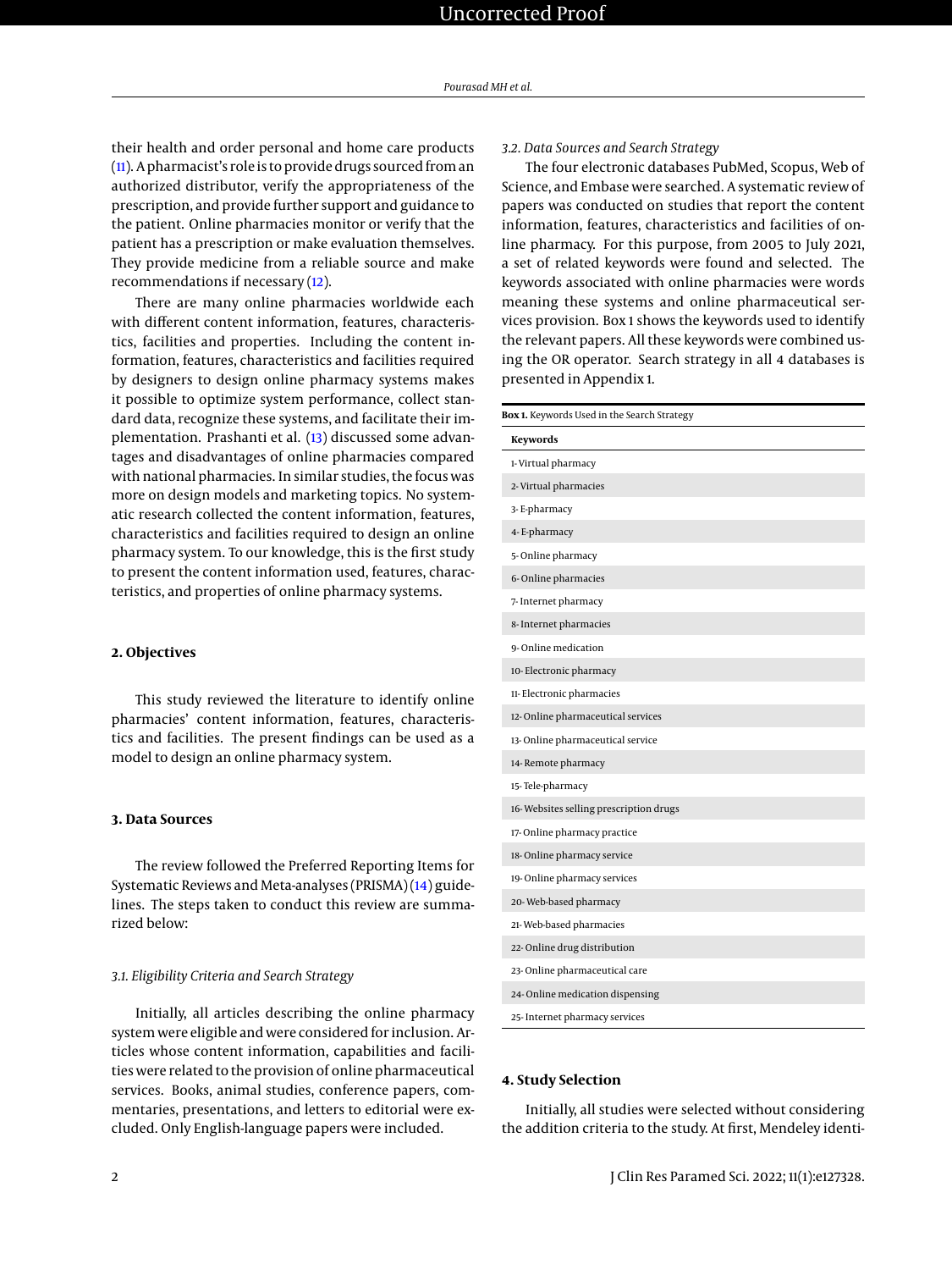fied duplicate papers imported from different databases. Then an Internet-based systematic review software platform (Rayyan QCRI) [\(15\)](#page-6-9) was used to add search results electronically from databases to find and remove the remaining duplicates. The two authors (MHP, SN) independently reviewed the titles and abstracts found in the search process with eligibility criteria. Then, the full text of the articles was reviewed by the same two previous reviewers to select related articles. Any disagreement between the reviewers was resolved through meetings and discussion. If no agreement was made, a third reviewer (RKH) was consulted. In addition, the reference lists of relevant articles were evaluated for the relevant publications.

# **5. Data Extraction and Analysis**

The data were extracted from papers selected by two reviewers (MHP, SN) independently using a Microsoft Excel data extraction form developed by (MHP). The third reviewer reviewed the extracted data to ensure that the data were accurate and complete. An email was also sent to the authors of two unavailable articles to access the text of those articles, but we did not receive any response. The data extracted from the articles were: Author's name, year, type of study, objective, commercial/clinical, system platform, chain/community, System attributes, functionality and services [\(Table 1,](#page-1-0) [Figure 1](#page-3-0) and [2\)](#page-4-0). These data elements and features were derived from the text, tables, figures, URLs, and screenshots available in the papers. content information, features, characteristics, facilities and properties related to the online pharmacy software system were available in the final extracted studies.

# **6. Results**

We first identified 3,028 records by searching the literature databases [\(Figure 1\)](#page-3-0). Then, 1,515 duplicate papers deleted. The initial screening of titles and abstracts of the remaining 1,513 papers was done. In the next step, 1,455 papers were deleted, and 58 eligible papers were selected for a full-text review. Finally, 16 papers that remained, met our inclusion criteria and were used for a detailed analysis. The main characteristics of these papers are summarized in [Ta](#page-1-0)[ble 1](#page-1-0) and [Figure 2.](#page-4-0)

[Table 1](#page-1-0) shows that out of 16 papers, 11 papers were published from 2015 onwards [\(11](#page-6-5)[-13,](#page-6-7) [16,](#page-6-10) [18,](#page-6-11) [19,](#page-6-12) [24-](#page-6-13)[28\)](#page-6-14). Apart from one [\(20\)](#page-6-15), 15 others addressed the issue only from a commercial perspective. None of the studies provided services on the application platform, but all were web-based. Three papers reviewed community (single) and chain pharmacies [\(11,](#page-6-5) [15,](#page-6-9) [20\)](#page-6-15). Also three papers examined only community (single) pharmacies [\(17,](#page-6-16) [18,](#page-6-11) [27\)](#page-6-17). The results are shown in [Ta](#page-1-0)[ble 1.](#page-1-0)

[Figure 2](#page-4-0) shows the characteristics and attributes of online pharmacy systems. In 11 papers, the geographical location and address of the pharmacy were mentioned on the website [\(11,](#page-6-5) [12,](#page-6-6) [15-](#page-6-9)[19,](#page-6-12) [21,](#page-6-18) [24,](#page-6-13) [25,](#page-6-19) [30\)](#page-6-20). The pharmacy contact number was mentioned in 10 papers [\(15](#page-6-9)[-19,](#page-6-12) [21](#page-6-18)[-25\)](#page-6-19). Out of 17 papers, only six mentioned the registration code or ac-tivity license [\(12,](#page-6-6) [15-](#page-6-9)[17,](#page-6-16) [19,](#page-6-12) [20\)](#page-6-15). The logo was another parameter addressed in only four paper [\(15,](#page-6-9) [16,](#page-6-10) [19,](#page-6-12) [21\)](#page-6-18). Out of 16 papers, four provided services 24 hours a day [\(12,](#page-6-6) [16,](#page-6-10) [18,](#page-6-11) [27\)](#page-6-17). The personnel profile was another feature uploaded on the website in only two papers [\(12,](#page-6-6) [15\)](#page-6-9).

In 14 papers, prescriptions were required to provide pharmaceutical services [\(11,](#page-6-5) [12,](#page-6-6) [15,](#page-6-9) [16,](#page-6-10) [18,](#page-6-11) [26,](#page-6-21) [28\)](#page-6-14).

[Figure 3](#page-5-4) lists the facilities, operations, and services reported in the reviewed papers. Limitation on the number of orders for pharmaceutical items by the customer was a feature reported in only one paper [\(16\)](#page-6-10). Distribution and delivery services were another feature introduced in 14 papers except for two [\(11,](#page-6-5) [12,](#page-6-6) [15,](#page-6-9) [16,](#page-6-10) [18](#page-6-11)[-27\)](#page-6-17). The ability of the online physician to order prescription drugs was also reported in two papers [\(11,](#page-6-5) [15\)](#page-6-9). Three also provided services in the field of medical equipment  $(11, 12, 18)$  $(11, 12, 18)$  $(11, 12, 18)$  $(11, 12, 18)$  $(11, 12, 18)$ . The ability to provide additional information about drugs was also a fea-ture mentioned in fourteen papers [\(11,](#page-6-5) [12,](#page-6-6) [27,](#page-6-17) [28\)](#page-6-14).

# **7. Discussion**

The present study identified and reviewed the content information, features, characteristics and facilities of online pharmacy systems. This study showed a high variety in the use of features, services and capabilities of online pharmacy systems.

Most online pharmacy systems became popular after 2015. Most of them were web-based and for business purposes. Depending on the rules and regulations of each country, some features of these systems were mandatory and some optional. For example, prescriptions were required for pharmaceutical items in some and optional in others. Some pharmacies distributed and sent drugs via postal companies to customers, but others did not.

Out of 16 papers, only 1 indicated a limit on the number of orders [\(16\)](#page-6-10). It shows that the commercial dimension has received more attention than the clinical dimension. A lack of restrictions on ordering some drugs can create opportunities for disruptors in the drug market.

In 14 of the 16 the cases analyzed, the parameters of sending services and pharmaceutical items through postal companies and receiving additional information about drugs were found to be the most common parameters. It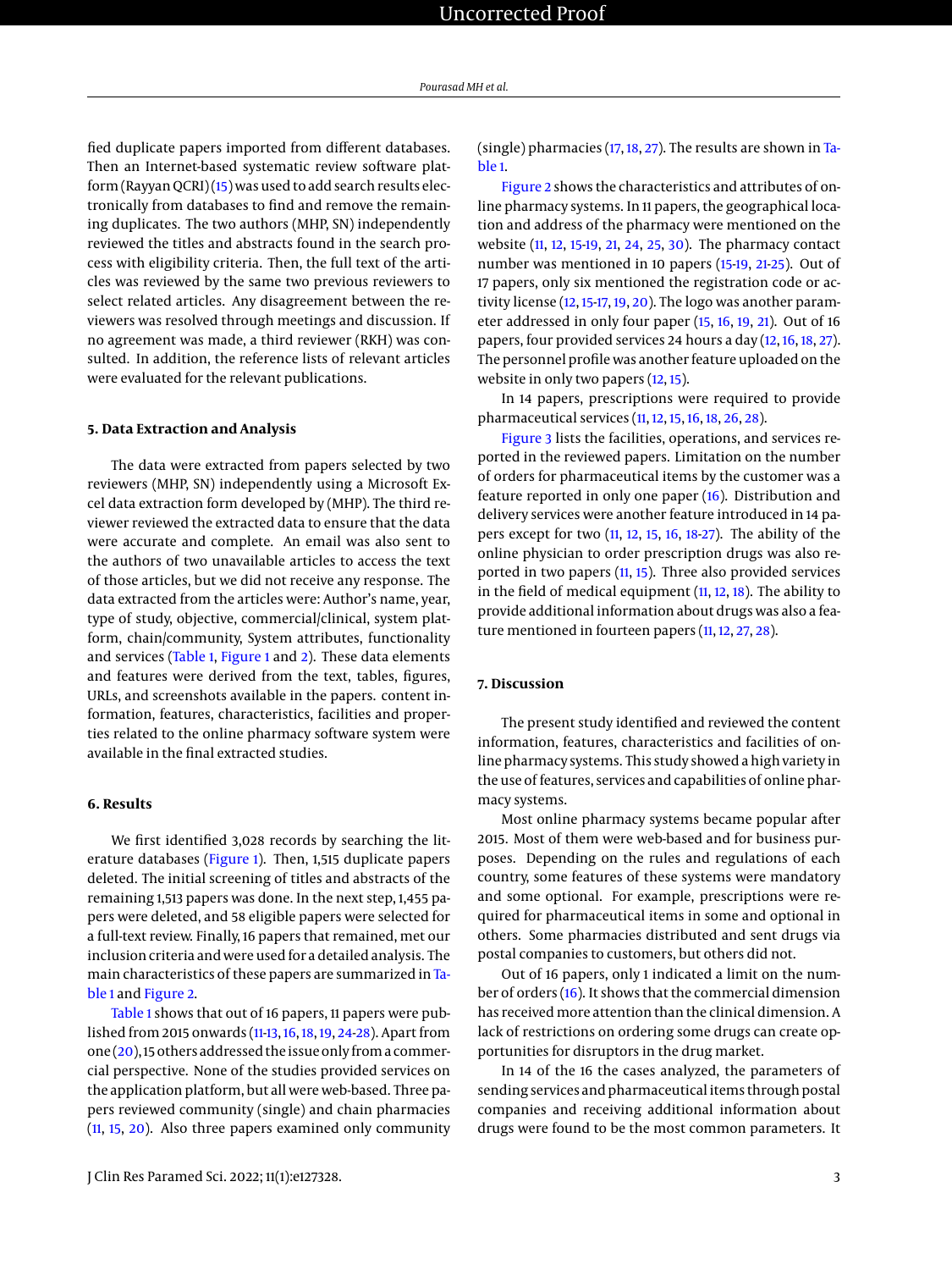<span id="page-3-0"></span>

**Figure 1.** PRISMA flow diagram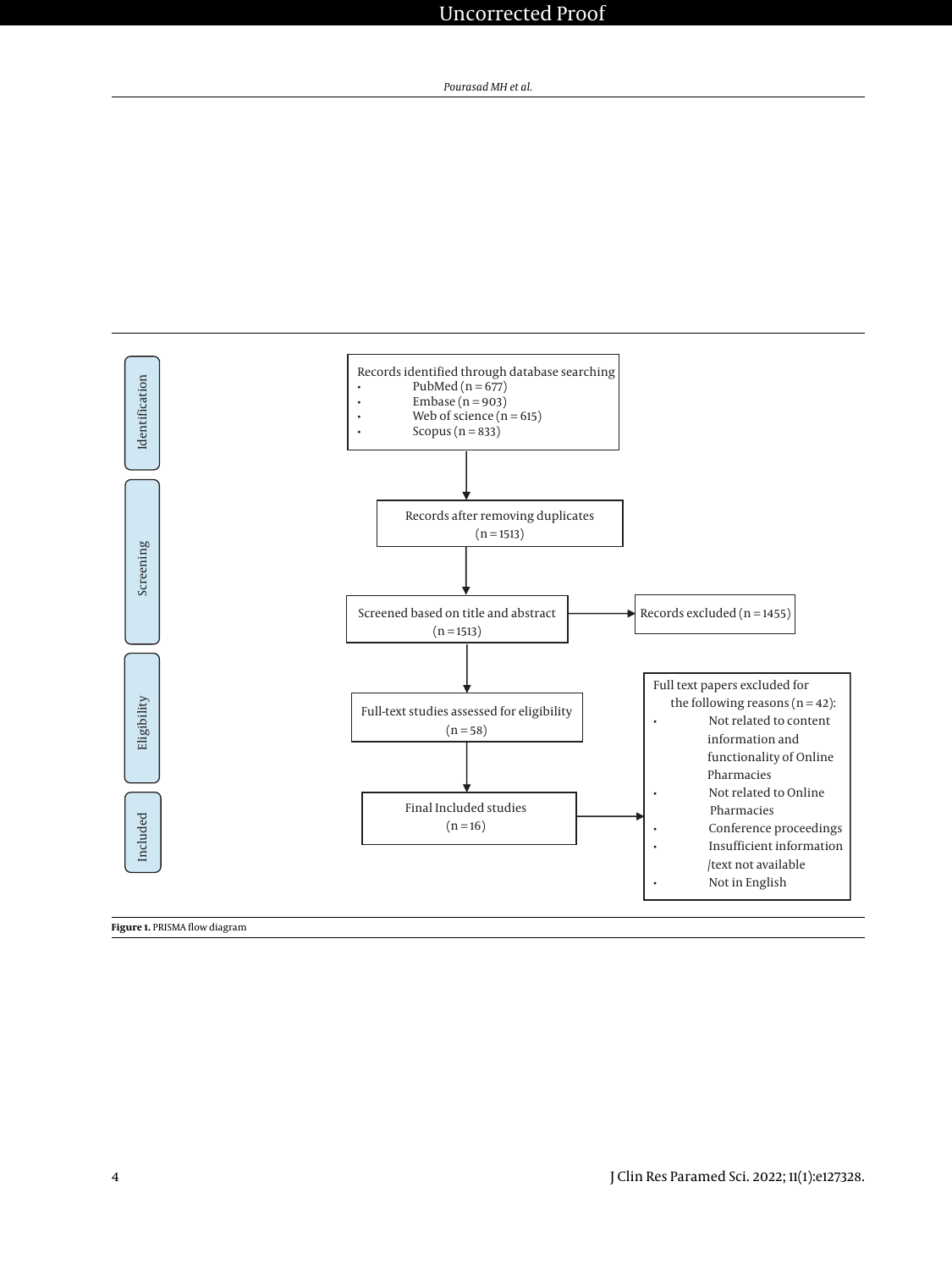# Uncorrected Proof

<span id="page-4-0"></span>

*Pourasad MH et al.*

points to the customers' desire to receive services and purchase pharmaceutical items remotely. The online pharmacy system can also be used as a reference for people to receive medical information.

Easy access to services can be the main reason for choosing an online pharmacy [\(29\)](#page-6-22). In this study, all the papers submitted were web-based and there were no application-based papers, which could affect the easy access to services. In some, the physical address of the pharmacy, contact number, activity license details, and pharmacist and staff details were not mentioned. In contrast, according to the existing rules of most countries, these details should be available in the online pharmacy system [\(31\)](#page-6-23). This could show that such online pharmacies are illegal [\(30\)](#page-6-20). Illegal pharmacies can pose direct and indirect risks to patients and shoppers [\(10\)](#page-6-4). It shows inconsistency in the use and compliance with international standards and rules in online pharmacies. In some countries, regulatory agencies established some rules and regulations to further monitor the delivery of pharmaceutical services based on online platforms, which must be used as required [\(32\)](#page-6-24). Some online pharmaceutical systems are licensed only to provide services within a country, but some are available worldwide in most countries. These internal

rules may not be helpful, but may restrict global free access to certain pharmaceutical services. Thus, domestic rules may not meet all the needs of such systems, and there is a need to set rules and standards on a global scale [\(33,](#page-6-25) [34\)](#page-6-26).

The papers reported in this study were examined without considering the national rules and regulations. The present findings can be used for designers of such systems, who choose the aforementioned items in future designs. The next step could be to study how to provide technical solutions to facilitate communication and data exchange between such systems.

# *7.1. Limitation and Future Research*

In the present study, there were 3 limitations. At first, two papers could not be accessed despite further search and sending emails to authors. Due to the limited number, their absence had no effect on the results of this study. Secondly, this study covered papers published until July 2021. Therefore, no subsequent study was reported in this study. Future studies may include gray literature.

# **8. Conclusions**

This study showed that online pharmacy systems differ in content information, features, characteristics, facilities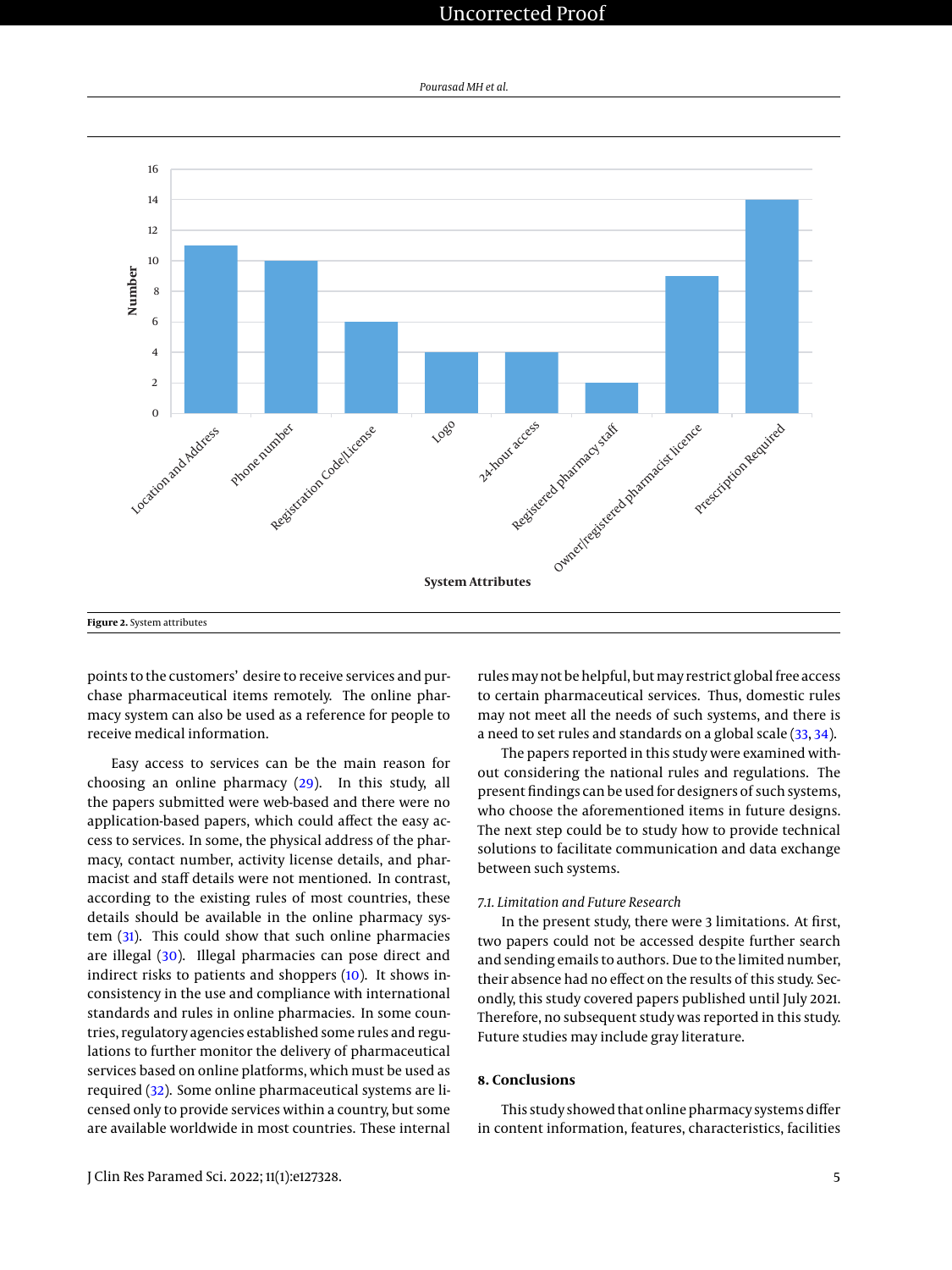# Uncorrected Proof

*Pourasad MH et al.*

<span id="page-5-4"></span>

and properties. Some features were mentioned in some studies but not in others. Depending on some circumstances, some parameters may or may not be used in an online pharmacy system. The design process will be easier for designers if international standards and rules are developed in the design of online pharmacy systems which ultimately makes it easier to use and share data.

# **Supplementary Material**

Supplementary material(s) is available here [To read supplementary materials, please refer to the journal website and open PDF/HTML].

# **Footnotes**

**Authors' Contribution:** Mohammad Hossein Pourasad and Somaye Norouzi were the major contributors in writing the manuscript and screening the papers. Reza KHajouei was the research supervisor and final editor. The study design and final version of the manuscript were agreed on and confirmed by all authors.

**Conflict of Interests:** No conflict of interest has been declared by the authors regarding the publication of this study.

**Data Reproducibility:** No new data were created or analyzed in this study. Data sharing does not apply to this article.

**Funding/Support:** The study did not receive any specific fund from any public or nonprofit organization.

# **References**

- <span id="page-5-0"></span>1. Kaur A. E- Shopping: A Changing Shopping Trend. *IOSR Journal of Business and Management*. 2013;**10**(2):1–7. doi: [10.9790/487x-1020107.](http://dx.doi.org/10.9790/487x-1020107)
- <span id="page-5-1"></span>2. Poudel A, Nissen LM. Telepharmacy: a pharmacist's perspective on the clinical benefits and challenges. *Integr Pharm Res Pract*. 2016;**5**:75– 82. doi: [10.2147/IPRP.S101685.](http://dx.doi.org/10.2147/IPRP.S101685) [PubMed: [29354542\]](http://www.ncbi.nlm.nih.gov/pubmed/29354542). [PubMed Central: [PMC5741040\]](https://www.ncbi.nlm.nih.gov/pmc/articles/PMC5741040).
- <span id="page-5-2"></span>3. Hammour KA, Abdeljalil M, Manaseer Q, Al-Manaseer B. Jordanian experience: The internet pharmacy drug delivery platform during the COVID-19. *Health Policy Technol*. 2022;**11**(1):100596. doi: [10.1016/j.hlpt.2022.100596.](http://dx.doi.org/10.1016/j.hlpt.2022.100596) [PubMed: [35024326\]](http://www.ncbi.nlm.nih.gov/pubmed/35024326). [PubMed Central: [PMC8739364\]](https://www.ncbi.nlm.nih.gov/pmc/articles/PMC8739364).
- <span id="page-5-3"></span>4. Akue-Kpakpo A; Regulatory and Market Environment Division (RME); Telecommunication Development Bureau (BDT); ITU-T Study Group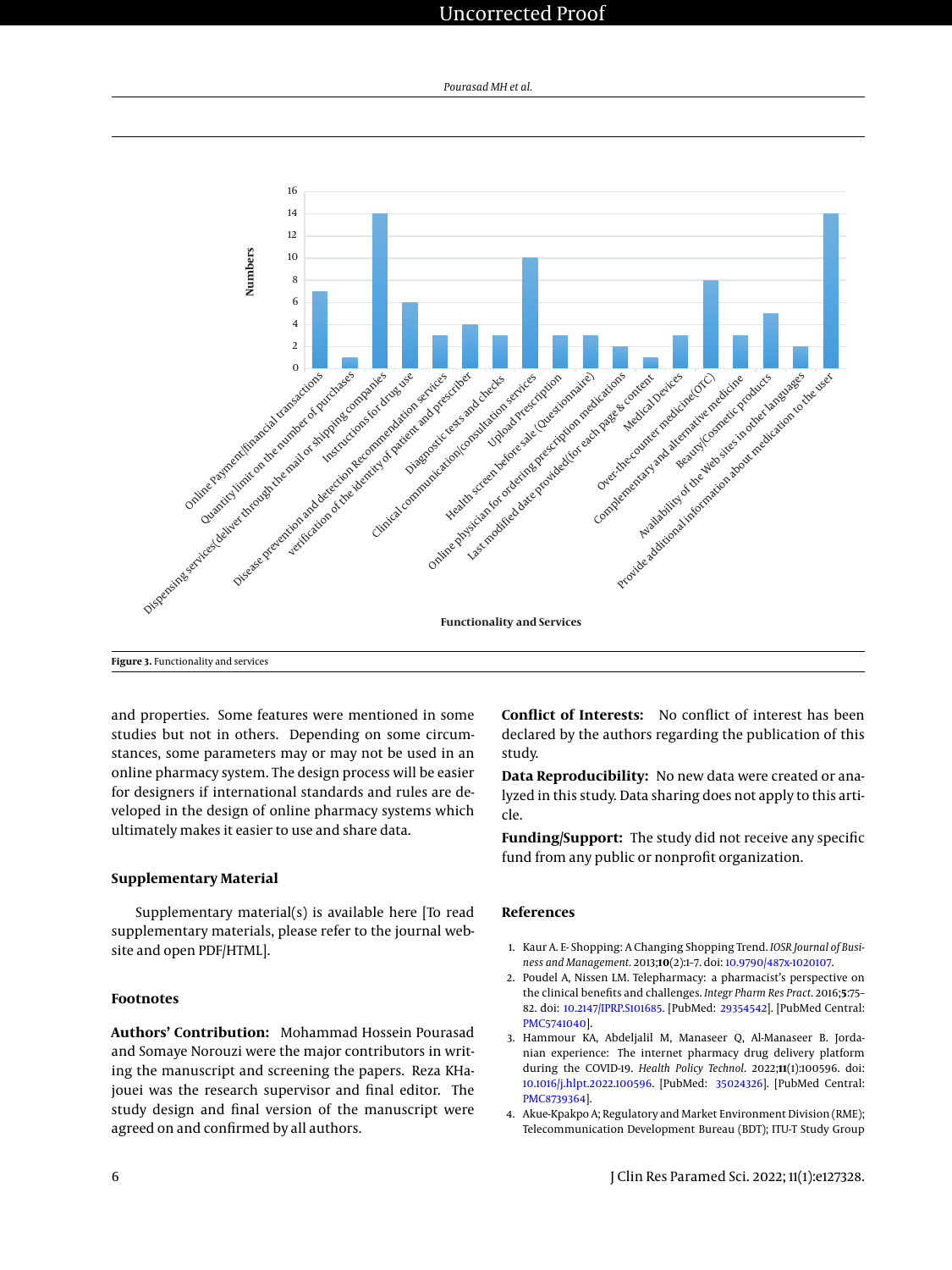# Uncorrected Proof

3. *Study on International Internet Connectivity in Sub-Saharan Africa*. Geneva, Switzerland: International Telecommunication Union; 2013.

- <span id="page-6-0"></span>5. Nasution A, Baidawi T. [Web-Based Drug Sales Information System at Prewira Jaya Pharmacy, Bekasi]. *Informatics For Educators And Professional: Journal of Informatics*. 2016;**1**(1):70–83.
- <span id="page-6-1"></span>6. Al Badi K. The Impact of Marketing Mix on the Competitive Advantage of the SME Sector in the Al Buraimi Governorate in Oman. *SAGE Open*. 2018;**8**(3). doi: [10.1177/2158244018800838.](http://dx.doi.org/10.1177/2158244018800838)
- <span id="page-6-2"></span>7. Chen X. The Current Status and Development Countermeasures of Online Pharmacies in China. *Open Journal of Social Sciences*. 2018;**6**(4):224–31. doi: [10.4236/jss.2018.64019.](http://dx.doi.org/10.4236/jss.2018.64019)
- 8. KPMG. *The Truth about Online Consumers: The 2017 Global Online Consumer Report*. Amstelveen, Netherlands: KPMG International; 2017.
- <span id="page-6-3"></span>9. Aminu SA. Challenges militating against adoption of online shopping in retail industry in Nigeria. *International journal of trends in marketing management*. 2013;(2).
- <span id="page-6-4"></span>10. Ndem E, Udoh A, Awofisayo O, Bafor E. Consumer and Community Pharmacists' Perceptions of Online Pharmacy Services in Uyo Metropolis, Nigeria. *Innov Pharm*. 2019;**10**(3). doi: [10.24926/iip.v10i3.1774.](http://dx.doi.org/10.24926/iip.v10i3.1774) [PubMed: [34007568\]](http://www.ncbi.nlm.nih.gov/pubmed/34007568). [PubMed Central: [PMC8127092\]](https://www.ncbi.nlm.nih.gov/pmc/articles/PMC8127092).
- <span id="page-6-5"></span>11. Zwier S. "Click for Closer Care": A Content Analysis of Community Pharmacy Websites in Four Countries. *J Med Internet Res*. 2017;**19**(6). e205. doi: [10.2196/jmir.6899.](http://dx.doi.org/10.2196/jmir.6899) [PubMed: [28615153\]](http://www.ncbi.nlm.nih.gov/pubmed/28615153). [PubMed Central: [PMC5509447\]](https://www.ncbi.nlm.nih.gov/pmc/articles/PMC5509447).
- <span id="page-6-6"></span>12. Alwon BM, Solomon G, Hussain F, Wright DJ. A detailed analysis of online pharmacy characteristics to inform safe usage by patients. *Int J Clin Pharm*. 2015;**37**(1):148–58. doi: [10.1007/s11096-014-0056-1.](http://dx.doi.org/10.1007/s11096-014-0056-1) [PubMed: [25564180\]](http://www.ncbi.nlm.nih.gov/pubmed/25564180).
- <span id="page-6-7"></span>13. Prashanti G, Sravani S, Noorie S. A Review on Online Pharmacy. *IOSR Journal of Pharmacy and Biological Sciences*. 2017;**12**(3):32–4. doi: [10.9790/3008-1203043234.](http://dx.doi.org/10.9790/3008-1203043234)
- <span id="page-6-8"></span>14. Liberati A, Altman DG, Tetzlaff J, Mulrow C, Gotzsche PC, Ioannidis JP, et al. The PRISMA statement for reporting systematic reviews and meta-analyses of studies that evaluate health care interventions: explanation and elaboration. *J Clin Epidemiol*. 2009;**62**(10):e1–34. doi: [10.1016/j.jclinepi.2009.06.006.](http://dx.doi.org/10.1016/j.jclinepi.2009.06.006) [PubMed: [19631507\]](http://www.ncbi.nlm.nih.gov/pubmed/19631507).
- <span id="page-6-9"></span>15. Ouzzani M, Hammady H, Fedorowicz Z, Elmagarmid A. Rayyan-a web and mobile app for systematic reviews. *Syst Rev*. 2016;**5**(1):210. doi: [10.1186/s13643-016-0384-4.](http://dx.doi.org/10.1186/s13643-016-0384-4) [PubMed: [27919275\]](http://www.ncbi.nlm.nih.gov/pubmed/27919275). [PubMed Central: [PMC5139140\]](https://www.ncbi.nlm.nih.gov/pmc/articles/PMC5139140).
- <span id="page-6-10"></span>16. Divekar RV, Gaud RS. A comparative study for internet pharmacy-sale of drugs in USA and UK. *Int. J. Pharm. Sci. Rev. Res*. 2016;**38**(1):175–8.
- <span id="page-6-16"></span>17. Parikh C, Desai C, Kiritkumar Shah M, Mishra VR. An Evaluation of Online Pharmacies for Compliance to Regulatory Criteria and Price Variation of Listed Medicines. *J Young Pharm*. 2019;**11**(2):207–12. doi: [10.5530/jyp.2019.11.43.](http://dx.doi.org/10.5530/jyp.2019.11.43)
- <span id="page-6-11"></span>18. Yegenoglu S, Sozen B, Aslan D, Calgan Z, Cagirci S. An evaluation of the quality of Turkish community pharmacy web sites concerning HON principles. *Telemed J E Health*. 2008;**14**(4):375–80. doi: [10.1089/tmj.2007.0065.](http://dx.doi.org/10.1089/tmj.2007.0065) [PubMed: [18570568\]](http://www.ncbi.nlm.nih.gov/pubmed/18570568).
- <span id="page-6-12"></span>19. Su L, Huang W, Leung J. Development and management of online pharmacies in China. *Journal of Medical Marketing: Device, Diagnostic and Pharmaceutical Marketing*. 2011;**11**(3):197–203. doi:

#### [10.1177/1745790411405712.](http://dx.doi.org/10.1177/1745790411405712)

- <span id="page-6-15"></span>20. Fittler A, Adeniye L, Katz Z, Bella R. Effect of Infodemic Regarding the Illegal Sale of Medications on the Internet: Evaluation of Demand and Online Availability of Ivermectin during the COVID-19 Pandemic. *Int J Environ Res Public Health*. 2021;**18**(14). doi: [10.3390/ijerph18147475.](http://dx.doi.org/10.3390/ijerph18147475) [PubMed: [34299920\]](http://www.ncbi.nlm.nih.gov/pubmed/34299920). [PubMed Central: [PMC8304957\]](https://www.ncbi.nlm.nih.gov/pmc/articles/PMC8304957).
- <span id="page-6-18"></span>21. Roshini A, Pavithra GM, Venugopal N. E-pharmacy - a boon or bane. *Int J Pharm Res*. 2021;**13**(2):1800–5.
- <span id="page-6-27"></span>22. Fittler A, Bosze G, Botz L. Evaluating aspects of online medication safety in long-term follow-up of 136 Internet pharmacies: illegal rogue online pharmacies flourish and are long-lived. *J Med Internet Res*. 2013;**15**(9). e199. doi: [10.2196/jmir.2606.](http://dx.doi.org/10.2196/jmir.2606) [PubMed: [24021777\]](http://www.ncbi.nlm.nih.gov/pubmed/24021777). [PubMed Central: [PMC3785996\]](https://www.ncbi.nlm.nih.gov/pmc/articles/PMC3785996).
- <span id="page-6-28"></span>23. Gondim AP, Falcao CB. [Evaluation of Brazilian online pharmacies]. *Rev Saude Publica*. 2007;**41**(2):297–300. Portuguese. doi: [10.1590/s0034-](http://dx.doi.org/10.1590/s0034-89102007000200019) [89102007000200019.](http://dx.doi.org/10.1590/s0034-89102007000200019) [PubMed: [17384808\]](http://www.ncbi.nlm.nih.gov/pubmed/17384808).
- <span id="page-6-13"></span>24. Mazer M, DeRoos F, Shofer F, Hollander J, McCusker C, Peacock N, et al. Medications from the web: use of online pharmacies by emergency department patients. *J Emerg Med*. 2012;**42**(2):227–32. doi: [10.1016/j.jemermed.2010.05.035.](http://dx.doi.org/10.1016/j.jemermed.2010.05.035) [PubMed: [20656438\]](http://www.ncbi.nlm.nih.gov/pubmed/20656438).
- <span id="page-6-19"></span>25. Kumaran H, Long C, Bakrin FS, Tan C, Goh K, Al-Worafi YM, et al. Online pharmacies: desirable characteristics and regulations. *Drugs & Therapy Perspectives*. 2020;**36**(6):243–5. doi: [10.1007/s40267-020-00727-9.](http://dx.doi.org/10.1007/s40267-020-00727-9)
- <span id="page-6-21"></span>26. Gabay M. Regulation of Internet Pharmacies: A Continuing Challenge. *Hosp Pharm*. 2015;**50**(8):681–2. doi: [10.1310/hpj5008-681.](http://dx.doi.org/10.1310/hpj5008-681) [PubMed: [26823617\]](http://www.ncbi.nlm.nih.gov/pubmed/26823617). [PubMed Central: [PMC4686473\]](https://www.ncbi.nlm.nih.gov/pmc/articles/PMC4686473).
- <span id="page-6-17"></span>27. Shaikh ZA, Buzdar MH, Pahore MR, Mirani IH, Noor M. The emergent business of internet pharmacies: convenience, risks, regulatory policies and future. *J. Pharm. Res. Int*. 2019;**31**:1–6.
- <span id="page-6-14"></span>28. Abanmy N. The extent of use of online pharmacies in Saudi Arabia. *Saudi Pharm J*. 2017;**25**(6):891–9. doi: [10.1016/j.jsps.2017.02.001.](http://dx.doi.org/10.1016/j.jsps.2017.02.001) [PubMed: [28951675\]](http://www.ncbi.nlm.nih.gov/pubmed/28951675). [PubMed Central: [PMC5605957\]](https://www.ncbi.nlm.nih.gov/pmc/articles/PMC5605957).
- <span id="page-6-22"></span>29. Jiang N, Yin X, Chen Z, Li H, Wang J, Zhang J, et al. The sale of antihypertensive drugs by online pharmacies in China: A nationwide cross-sectional survey. *Eur J Prev Cardiol*. 2020;**27**(19):2334–7. doi: [10.1177/2047487319896678.](http://dx.doi.org/10.1177/2047487319896678) [PubMed: [31914793\]](http://www.ncbi.nlm.nih.gov/pubmed/31914793).
- <span id="page-6-20"></span>30. Fittler A, Lankó E, Brachmann B, Botz L. Behaviour analysis of patients who purchase medicines on the internet: can hospital pharmacists facilitate online medication safety? *Eur J Hosp Pharm*. 2013;**20**(1):8–12. doi: [10.1136/ejhpharm-2012-000085.](http://dx.doi.org/10.1136/ejhpharm-2012-000085)
- <span id="page-6-23"></span>31. Alfahad NF, Albelali MT, Khurshid F, Al-Arifi MN, Al-Dhawailie AA, Alsultam M. Perception and knowledge to online pharmacy services among consumers in Riyadh, Saudi Arabia: a pilot survey. *Lat Am J Pharm*. 2015;**34**(6):1113–8.
- <span id="page-6-24"></span>32. Mavlanova T, Benbunan-Fich R. What Does Your Online Pharmacy Signal? A Comparative Analysis of Website Trust Features. *2010 43rd Hawaii International Conference on System Sciences*. Hawaii. 2010. p. 1– 10.
- <span id="page-6-25"></span>33. Basu N, Shenbagaraman VM. Online Pharmaceutical Industry : Present Day Situation and Future Prospects. *Int. J. Pharm. Sci. Rev. Res*. 2016;**40**(1):202–5.
- <span id="page-6-26"></span>34. Qi M, Gao B, Wang F, Jiang B. Regulation of online pharmacies in China: the current situation and suggested improvements. *Journal of Chinese Pharmaceutical Sciences*. 2016;**25**(9):695–9.